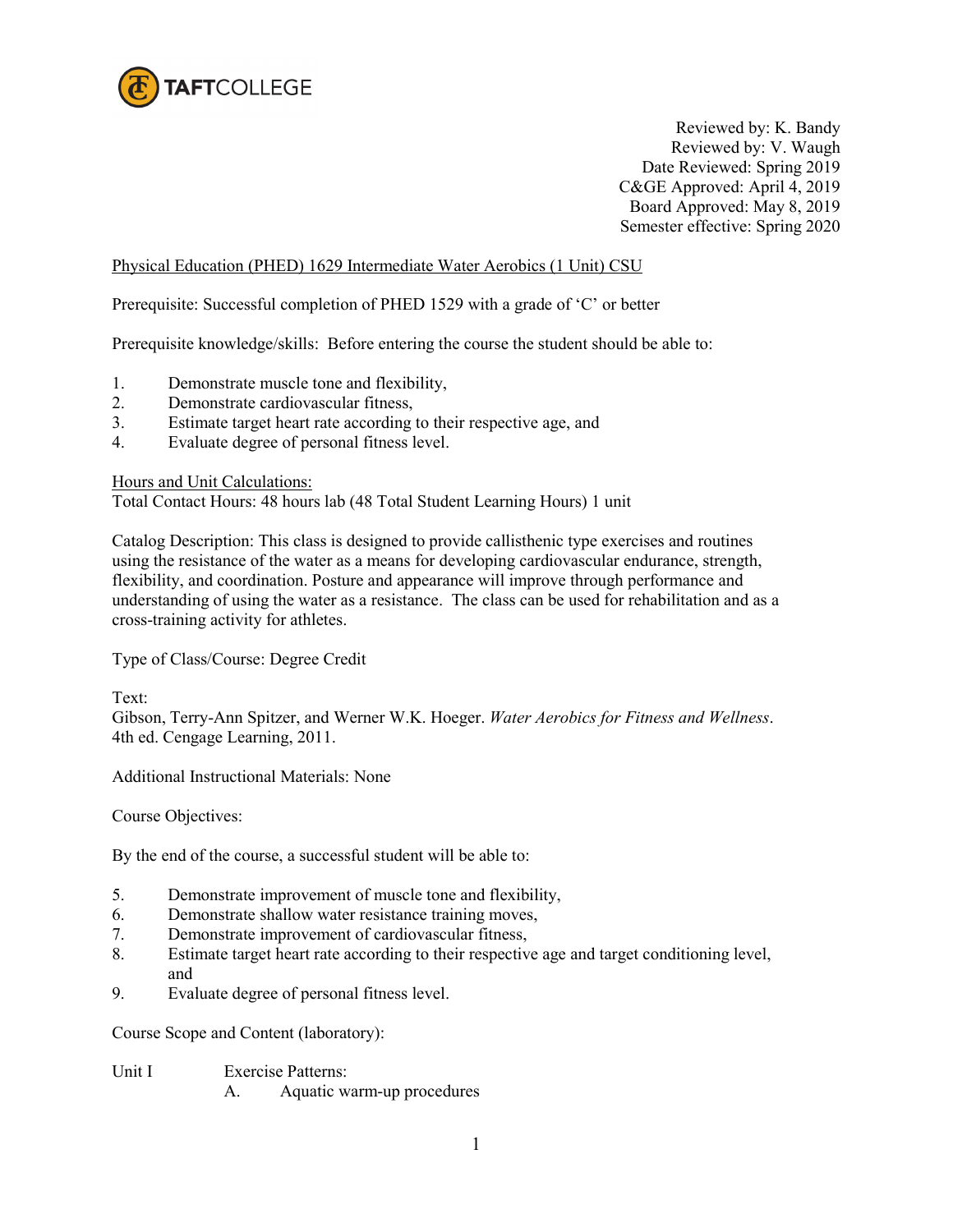

|          | В.<br>$\mathcal{C}$ .<br>D.<br>Е. | Aerobic movements<br>Building strength and flexibility<br>Aquatic resistance training moves<br>Cool down/relaxers |
|----------|-----------------------------------|-------------------------------------------------------------------------------------------------------------------|
| Unit II  | Assessment of Fitness             |                                                                                                                   |
|          | A.                                | Flexibility                                                                                                       |
|          | В.                                | Muscular strength                                                                                                 |
|          | $C_{-}$                           | Muscular endurance                                                                                                |
|          | D.                                | Cardiovascular endurance                                                                                          |
| Unit III | Skill Development                 |                                                                                                                   |

- A. Extension and downward movement
- B. Jogging
- C. Scissors
- D. Resistance
- Unit IV Workout Types
	- A. Basic
	- B. Interval training<br>C. Deep water jogg
	- Deep water jogging
	- D. Resistance
- 

Unit V Before and After Self-Evaluation Tests

- A. Comparison of resting, training and recovery heart rate
- B. Overall wellness

Methods of Instruction:

- 1. Oral instruction,
- 2. Demonstration, and
- 3. Mediated learning.

Learning Activities Required Outside of Class:

The students in this class will spend a minimum of 1 hour per week outside of the regular class time doing the following:

- 1. Reading assigned text and
- 2. Skill practice.

Methods of Evaluation:

- 1. Performance exams,
- 2. Completion of self-evaluation, and
- 1. Skill improvement

Supplemental Data: